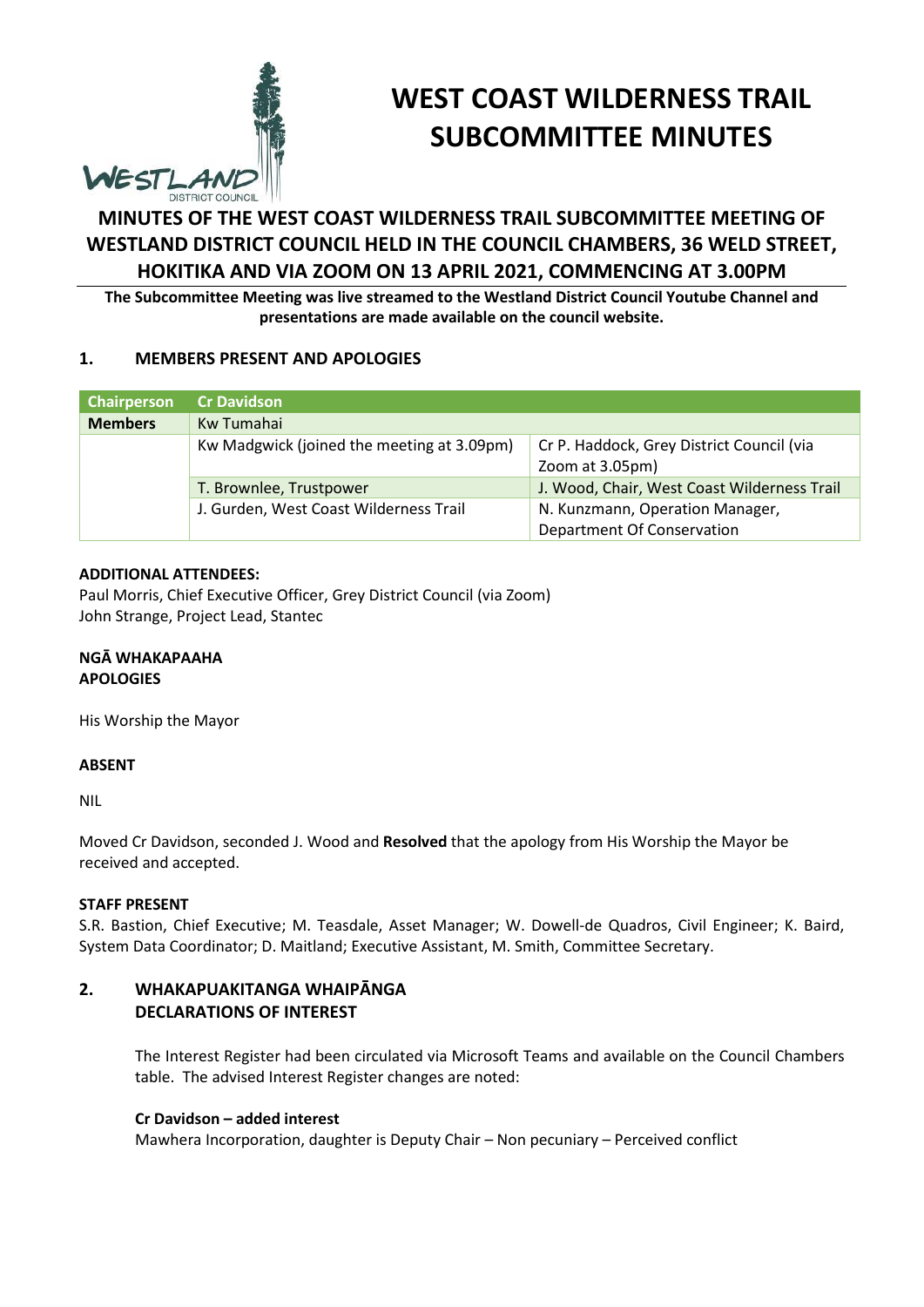#### **3. NGĀ TAKE WHAWHATI TATA KĀORE I TE RĀRANGI TAKE URGENT ITEMS NOT ON THE AGENDA**

There were no urgent items of business not on the Agenda.

#### **4. NGĀ MENETI O TE HUI KAUNIHERA MINUTES OF MEETINGS**

The minutes of the previous meeting were circulated separately via Microsoft Teams.

#### **West Coast Wilderness Trail Subcommittee Meeting Minutes – 3 December 2020**

Moved T. Brownlee, seconded Cr Davidson and **Resolved** that the Minutes of the West Coast Wilderness Trail Subcommittee Meeting held on the 3 December 2020 be confirmed as a true and correct record of the meeting.

The Chair **Approved** that their digital signature be added to the confirmed West Coast Wilderness Trail Subcommittee Meeting Minutes of 3 December 2020.

#### **5. ACTION LIST**

The Chief Executive spoke to the Action List and provided the following updates:

#### **•** Milltown Weir Crossing

Looking at an alternate route to bring back to the subcommittee. On hold for analysis.

#### **Mahinapua Historic Bridge – Highway Crossing**

A site visit was completed and significant hazards have been identified around line of sight and managing cyclists off the trail due to lack of turning space. Stantec to provide a revised safety plan for the zone.

## **West Coast Wilderness Trail 20 Year Workplan Update**

The revised plan is completed and has been included for consultation as part of the Long Term Plan process.

#### **Insurance cover of Structures**

All Council structures on the trail are covered by the Major Great Rides emergency funding protocols. Should a major event happen, works would potentially be covered by this fund.

Moved N. Kunzmann, seconded J. Wood and **Resolved** that the updated Action List be received with the added action:

- Trail exiting onto state highway 6 – Assess zones down the trail that exit onto the state highway.

### **6. NGĀ TĀPAETANGA PRESENTATIONS**

**West Coast Wilderness Trail Trust Update**

Jackie Gurden, Trust Member spoke to the key areasthat the trust has been focusing on, the key areas were: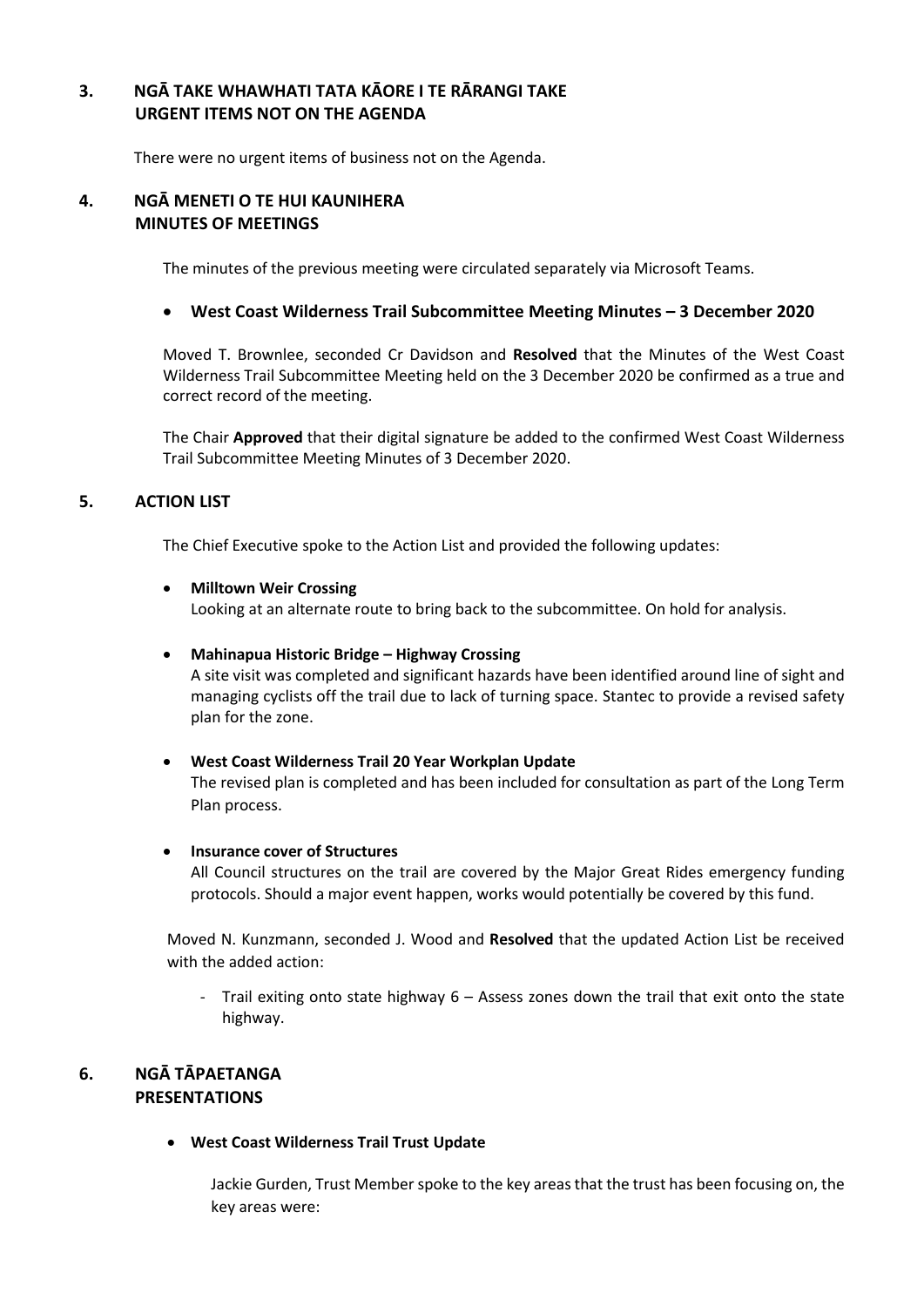#### - **Health and Safety**

Assessing any potential risks to the trail ensuring health and safety reporting, policies and procedures are reviewed and in place.

#### - **Strategic Plan**

Currently under review with four key strategic areas of focus: Governance and Management, Outstanding Rider Experience, Growth in Rider Numbers, Economic and Social Return

#### - **Marketing**

Working with external parties on the best ways to market the trail.

#### - **Trail events**

To investigate a variety of different events on the trail targeting families, commercial activities and seasonal timeframes.

#### - **Trail Enhancements and Signage**

Signage specifically on the Ross straight.

#### - **Financial Security of the Trust**

Promotion of attractions to increase cash flow in to these areas.

#### - **Economic Assessment Report**

Has been split into four sections of review:

- Year on year comparisons of high level stats on the trail.
- Trail counter data.
- Business growth on the trail.
- Trail performance

#### - **Adaptive Bikes**

Gathering advice from riders with disabilities to review the trail for adaptive bike use.

#### *Cr Haddock joined the meeting via zoom at 3.05pm.*

#### *Kw Madgwick joined the meeting at 3.09pm.*

The Chief executive advised that a future safety audit of the trail will be done to assess the signage and customer feedback received from monthly reports provided to the Trail Manager.

Moved T. Brownlee, seconded N. Kunzmann and **Resolved** that the verbal presentation from Jackie Gurden, Trust Member from the West Coast Wilderness Trail Trust be received.

#### **West Coast Wilderness Trail Quarterly Maintenance Report**

Melanie Anderson, Chief Executive Destination Westland was unable to attend the meeting. The requested report is to be provided as soon as practical after the meeting for committee review.

## **7. KA MATATAPU TE WHAKATAUNGA I TE TŪMATANUI RESOLUTION TO GO INTO PUBLIC EXCLUDED**

(to consider and adopt confidential items)

 Moved J. Gurden, seconded Cr Davidson and **Resolved** that the West Coast Wilderness Trail Subcommittee confirm that the public were excluded from the meeting in accordance with Section 48, Local Government Official Information and Meetings Act 1987 at 3.22pm.